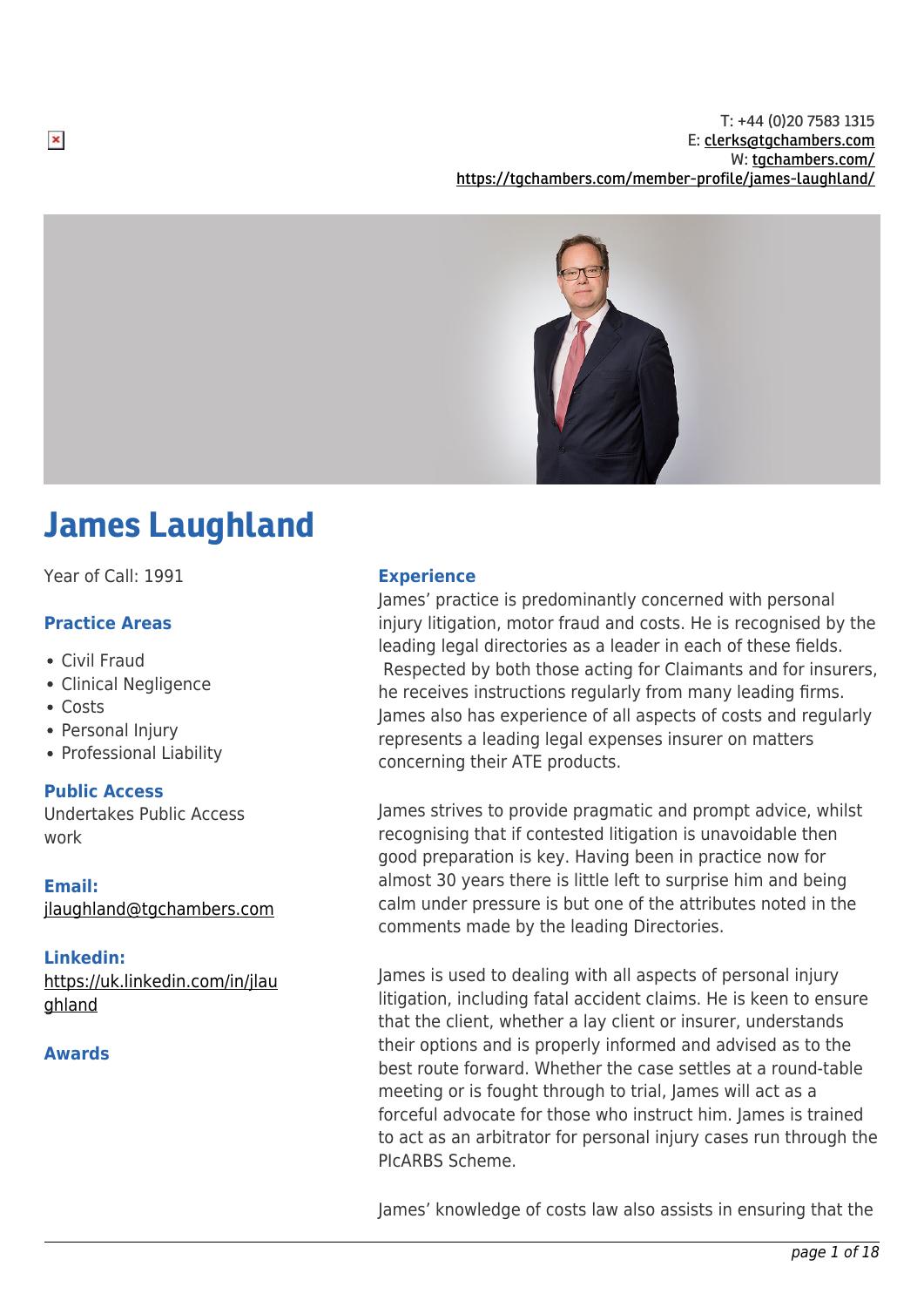

pragmatic and commercial realities of litigation are addressed throughout. His experience of detailed assessments, and thus the careful consideration of how solicitors' work, ensures that he understands the importance of a collaborative and proactive approach to working with solicitors to ensure the best outcome for their client. James is a member of CADR (the Costs ADR service) and is able to offer expert evaluation and early neutral evaluation.

# **Arbitrator**

Trained as a PIcARBS Arbitrator.

# **Directories**

"He's totally dependable and you can rely implicitly on the advice he gives." Chambers & Partners 2022 (Costs)

"A robust advocate who is sensible with the points he takes." Chambers & Partners 2022 (Motor Insurance Fraud)

"He is very measured, good on costs, sees the bigger picture and is a very skilled negotiator." Chambers & Partners 2022 (Personal Injury)

"Second to none on the subject of legal costs, he has a huge depth of knowledge. '" Legal 500 2022

"An excellent advocate. He is very knowledgeable." Chambers & Partners 2021 (Personal Injury)

"Costs-related matters are his speciality, and he delivers excellent, clear answers to complicated questions." Chambers & Partners 2021 (Costs)

"He's meticulous in preparation and very well suited to this type of work. He's also great to work with and clients really like him." Chambers & Partners 2021 (Motor Fraud)

'A gifted advocate who provides very well prepared and polished advice in a down to earth and thoughtful way.' Legal 500 2020 (Insurance Fraud – Tier 1)

'Depth of knowledge and experience with a commercial approach to problem solving.' Legal 500 2020 (Costs – Tier 1)

'Helpful, approachable, knowledgeable and unflappable.' Legal 500 2019 (Costs)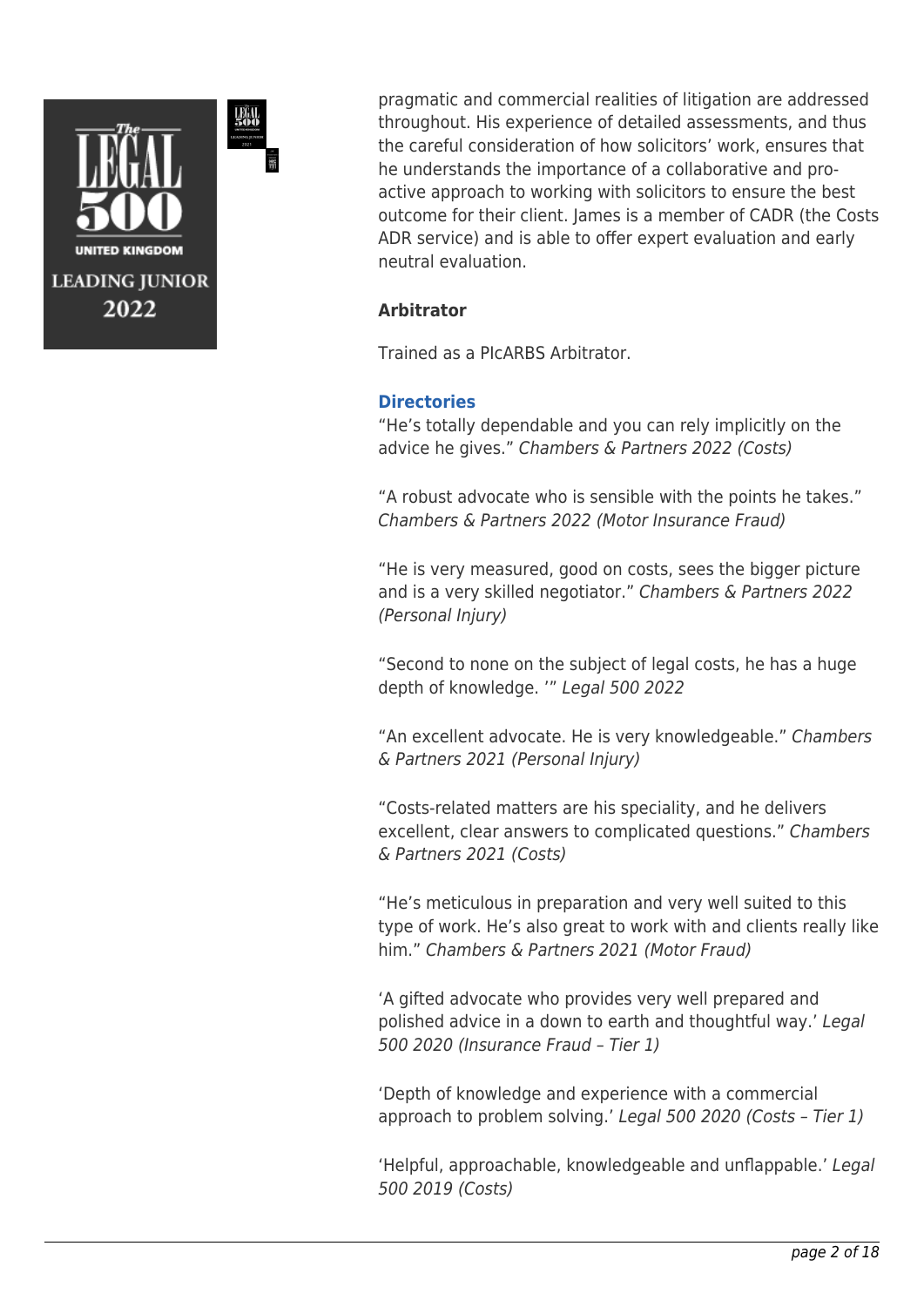'Strong all-rounder who gives pragmatic advice and is very approachable.' Legal 500 2019 (Personal Injury)

'Robust in cross-examination, excellent drafting and analytical skills which is key in the insurance fraud field.' Legal 500,2019 (Insurance Fraud)

"A tough negotiator, who is compassionate and caring with clients." Legal 500 2017 (Personal Injury)

"A sound advocate with unsurpassed legal knowledge" Legal 500 2017 (Costs)

"A leading costs junior who knows the law on ATE and success fees like the back of his hand." Chambers & Partners 2017 (Costs)

"He's a great all-rounder who is quick at turning papers around. You know he'll fully consider them and look at every bit of detail. His advocacy is great as well." Chambers & Partners 2017 (Motor Fraud)

"He tailors his advice to the client. A very good advocate, very well prepared and very good tactically." Chambers & Partners 2017 (Personal Injury)

"He provides strong technical knowledge and pragmatic advice." Legal 500 2016 (Costs)

"He is a tough negotiator and an impressive advocate." Legal 500 2016 (Personal Injury)

"He's masterful as an advocate and his paperwork is supreme." Chambers & Partners 2016 (Costs)

"He is always fully prepared, has excellent attention to detail and is very client-focused. He is a pleasure to work with." Chambers & Partners 2016 (Personal Injury)

"He is a great advocate who is masterful in cross-examination and completely at ease when thrown curve balls." Legal 500, 2015 (Personal Injury)

"He has great ability to know which cases are sensibly viable." Legal 500, 2015 (Costs)

"He has a great ability to think on his feet." Chambers & Partners 2015 (Costs)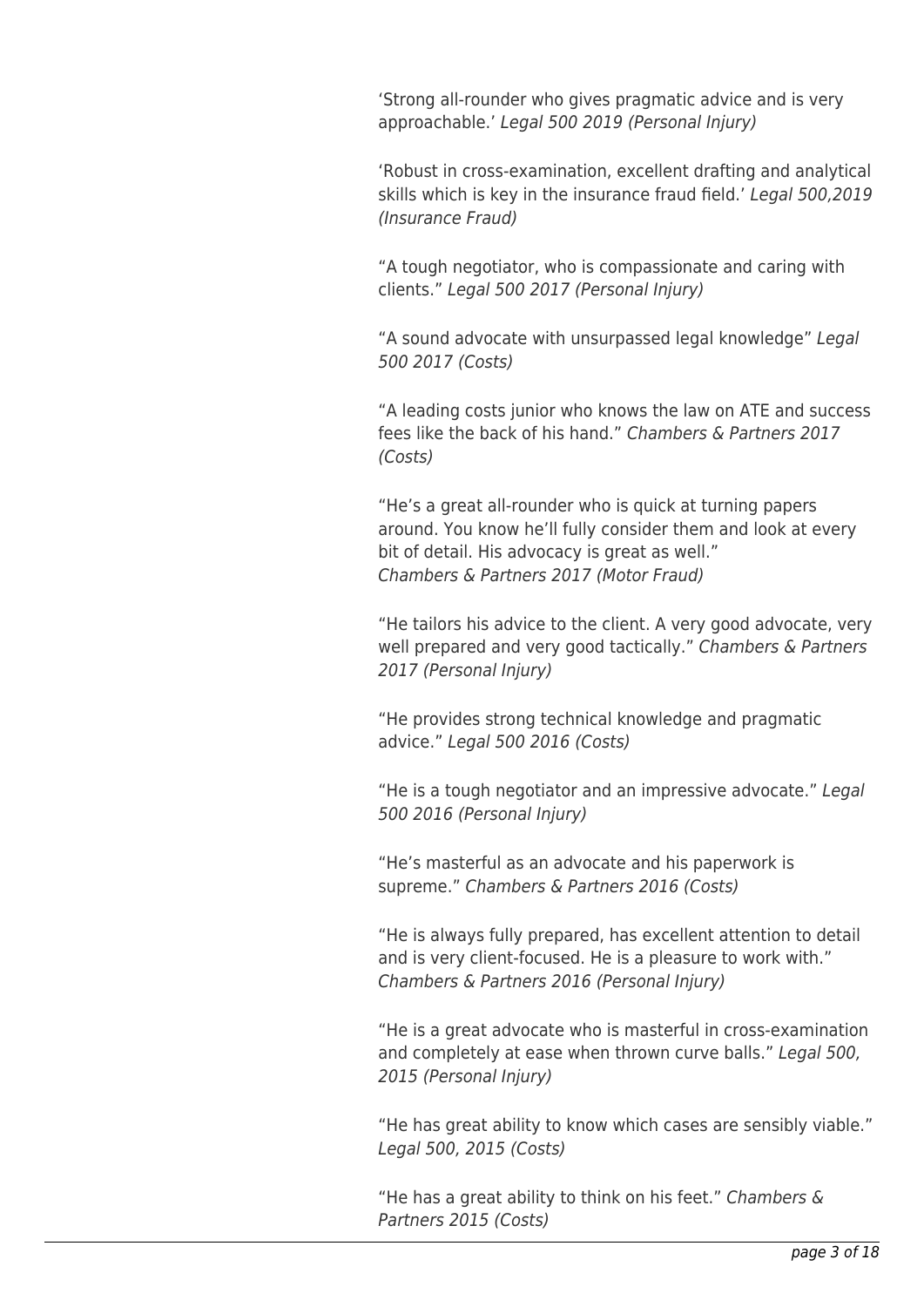"Robust, clear and organised, he takes a very thorough approach to cases." Chambers & Partners 2015 (Motor Insurance Fraud)

"He is excellent – he takes a lot of time when preparing, is knowledgeable and gets on well with clients. He is very reliable." Chambers & Partners 2015 (Personal Injury)

"A standout barrister at the cutting edge of costs law, with great advocacy skills." Legal 500, 2014 (Costs)

"Equally impressive in court and in settlement discussions." Legal 500, 2014 (Personal Injury)

"He has both great technical knowledge and a pragmatic mindset, making him highly attractive to those that instruct him". … "He's very robust and confident in his opinions. From our point of view, time is very often of the essence, and he's quick at dealing with issues." Chambers & Partners 2014 (Costs)

"He's very effective at cross-examining and has the ability to take a witness apart." "He gives clear, robust advice, his conferences are well-structured and clients find him easy to follow. He's also a pretty tough negotiator." Chambers & Partners 2014 (Personal Injury)

"very well prepared, and clever in the way that he approaches the issue" Legal 500, 2013 (Costs)

"James Laughland impresses with his "bullish approach" and "quick turnaround times." Deemed to be "pure class due to his provision of pragmatic, sensible and punchy advice," he is more than a match for anyone of his call." Chambers &Partners 2012 (Personal Injury)

"a pragmatic adviser with notable interpersonal skills. Chambers & Partners 2012 (Costs)

The 'impressive' James Laughland is 'technically very strong in relation to costs law practice, and is a first-class advocate with good judgement and very good on the detail Legal 500, 2011 (Costs)

"a class act" Legal 500, 2011 (Personal Injury)

"a very skilled and measured advocate" Chambers &Partners 2011 (Personal Injury)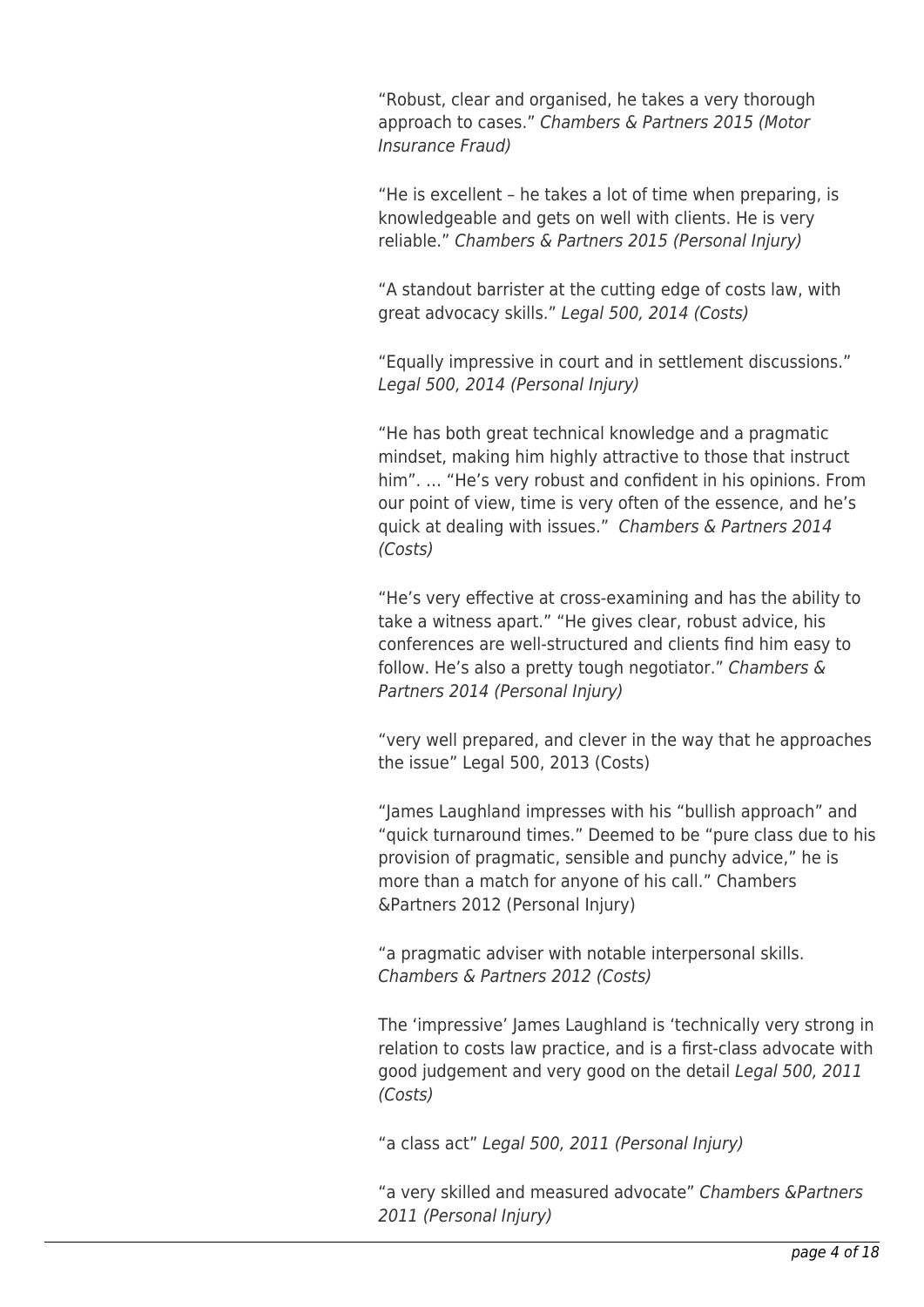"a tough negotiator…robust and meticulous" Chambers & Partners 2011 (Costs)

"a highly efficient and self-assured barrister" Chambers & Partners 2010 (Personal Injury)

A "great lawyer" Legal 500, 2010

"Incisive but laid back, he is an absolutely first-class advocate" Chambers & Partners 2009 (Costs)

### **Education**

University of Kent, BA (Hons) Law

# **Memberships**

- Personal Injury Bar Association (PIBA)
- Collective Redress Lawyers Association (CORLA)

# **Cases**

#### **LOCOG v Sinfield [2018] EWHC 51 (QB)** 22.01.2018

Barristers involved: James Laughland Mark James

First High Court decision addressing issues concerning "fundamental dishonesty" within the scope of section 57 Criminal Justice & Courts Act 2015.

The Claimant's dishonesty related to his claim for commercial gardening assistance. He had claimed that he only employed a gardener as a consequence of the accident, whereas in fact he had done so for many years. In addition, his Disclosure List included invoices from the gardener, but in fact these were documents created by the Claimant himself.

The trial judge had found dishonesty but held that it was not "fundamental dishonesty". That decision was overturned on appeal. As a result of the finding of fundamental dishonesty the claim, valued at some £26,000, was struck out and the Claimant ordered to pay the Defendant's costs of the action and appeal on the indemnity basis.

# **Liverpool Victoria Insurance v Yavuz & oths [2017] EWHC 3099 (QB)**

[2017]

#### Barristers involved: James Laughland

Appeared for the successful insurer in a 5-day contempt of court application against 9 Defendants. It was alleged that each had made false statements of truth in County Court personal injury claims in relation to 3 road traffic accidents that had not, in truth, ever occurred or not as described. The Judge was satisfied beyond reasonable doubt that the allegations were proved and imposed prison sentences ranging from 16 months to 4 months, suspended, on all the Defendants.

# **BNM -v- MGN Judgment, Court of Appeal Success for Claimant on the New Test of Proportionality**

7th November 2017 Barristers involved: Simon Browne QC James Laughland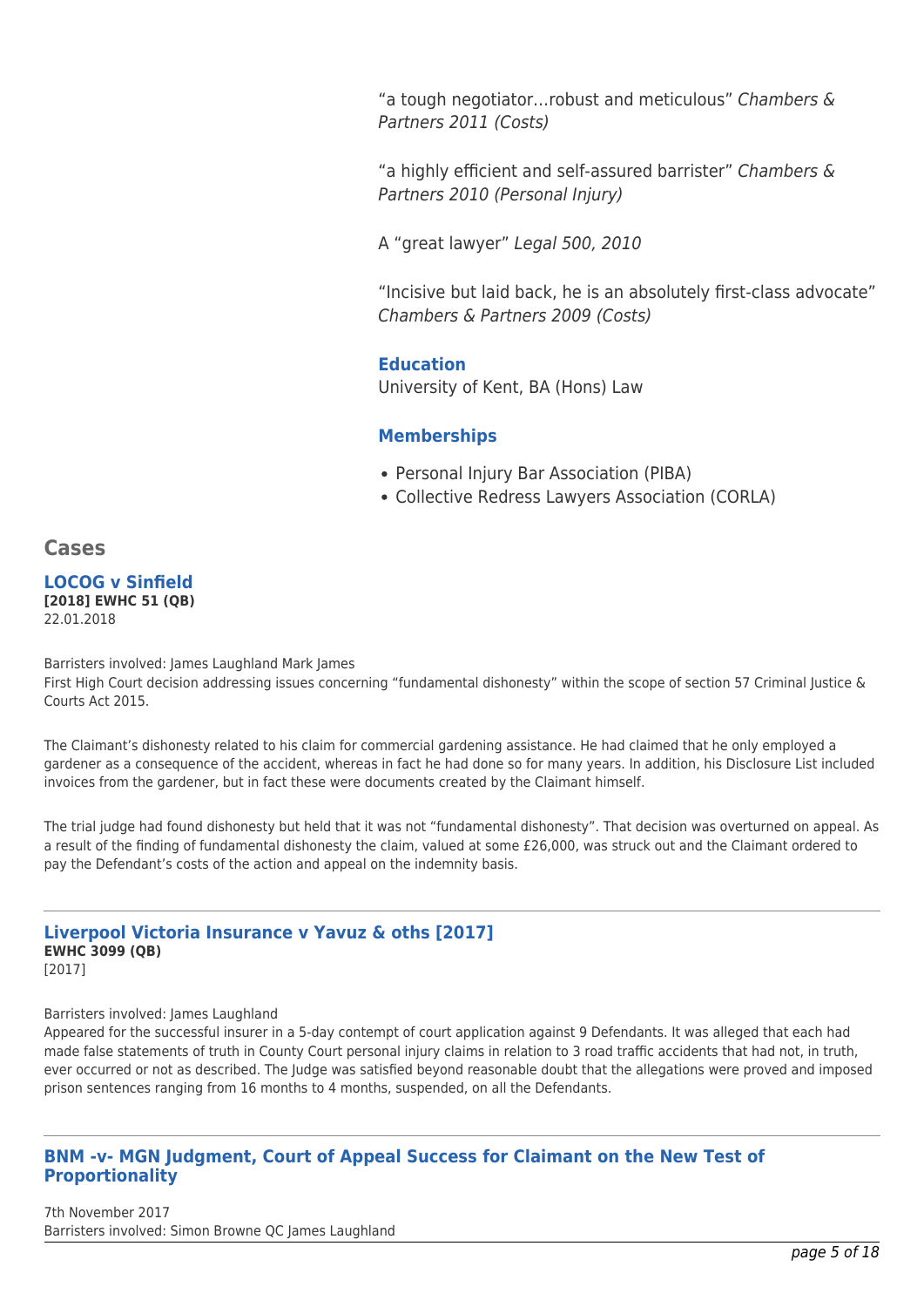Instructed by Atkins Thomson, Simon Browne QC, leading James Laughland, succeeded in persuading the Court of Appeal (the Master of the Rolls, with Longmore LJ and Irwin LJ) that the Senior Costs Judge was wrong to hold that the new test of proportionality applies to still recoverable additional liabilities. The Court of Appeal has unanimously held that the saving and transitional provisions in CPR 48, combined with the more limited definition of "costs" applicable since 1 April 2013 (that now omits any reference to "additional liabilities"), together operated to preserve the former Costs Rules, with their attendant Practice Directions, to the assessment of costs that include additional liabilities.

#### **Miller v Associated Newspapers [2017] UKSC 33**

[2017]

#### Barristers involved: James Laughland

Supreme Court. Newspapers' Article 10 challenge to the payment of Additional Liabilities. James Laughland appeared as Junior Counsel for one of three Respondents in a combined leap-frog appeal brought by three newspapers (The Times, Daily Mail & Mirror) against their liability to pay success fees and after the event insurance premiums to successful litigants in publication cases.

The newspapers argued over the three days hearing that the payment of such additional liabilities amounts to a breach of their Article 10 right to freedom of expression under the Human Rights Act.

# **Broadhurst v Tan [2016] EWCA Civ 94**

30/01/2017

Barristers involved: James Laughland

Appeared for the Defendants in this expedited appeal heard before the Master of the Rolls and others concerning the issue of whether In fixed costs personal injury claims governed by CPR Pt 45 s.IIIA, costs were payable on the indemnity basis under CPR r.36.14 where a claimant made a Part 36 offer and then obtained judgment which was more advantageous than the offer.

The Court concluded that since r.36.14(3) had not been modified by r.36.14A, it continued to have full force and effect. Fixed costs were not to be equated with indemnity costs and any tension between r.45.29B and r.36.14A therefore had to be resolved in favour of r.36.14A. Put simply, conventional costs – not fixed costs – would be recovered when costs were payable on the indemnity basis.

#### **Da Costa & anr v Sargaco & anr [2016] EWCA Civ 764** 14.07.2016

#### Barristers involved: James Laughland

James Laughland, acted for the Defendant insurer on appeal where the issue for determination was whether a Judge had been right to exclude a Claimant, against his will, from court whilst another gave his evidence. Fraud had been alleged and the trial judge agreed to the Defendant's request that one Claimant be kept out of court whilst the other was cross-examined.

The Court of Appeal held that the starting point if the issue arose was that a party is entitled to be present throughout the hearing of a civil trial. The Judge's decision in this case was wrong as she had failed to base her consideration upon that starting point, if at all. However, when considered as a whole the Court was not satisfied that the exclusion of one Claimant had rendered the trial for both unfair and therefore dismissed the appeal. A separate issue was whether the Judge had been correct to make a finding of fraud in this case. The Court found for the Claimants on this. However, the Judge's decision that nonetheless the Claimants had failed to prove their case was maintained so the appeal was dismissed.

**Nokes v Heart of England NHS Foundation Trust [2015] EWHC B6 (Costs)** 29/05/2015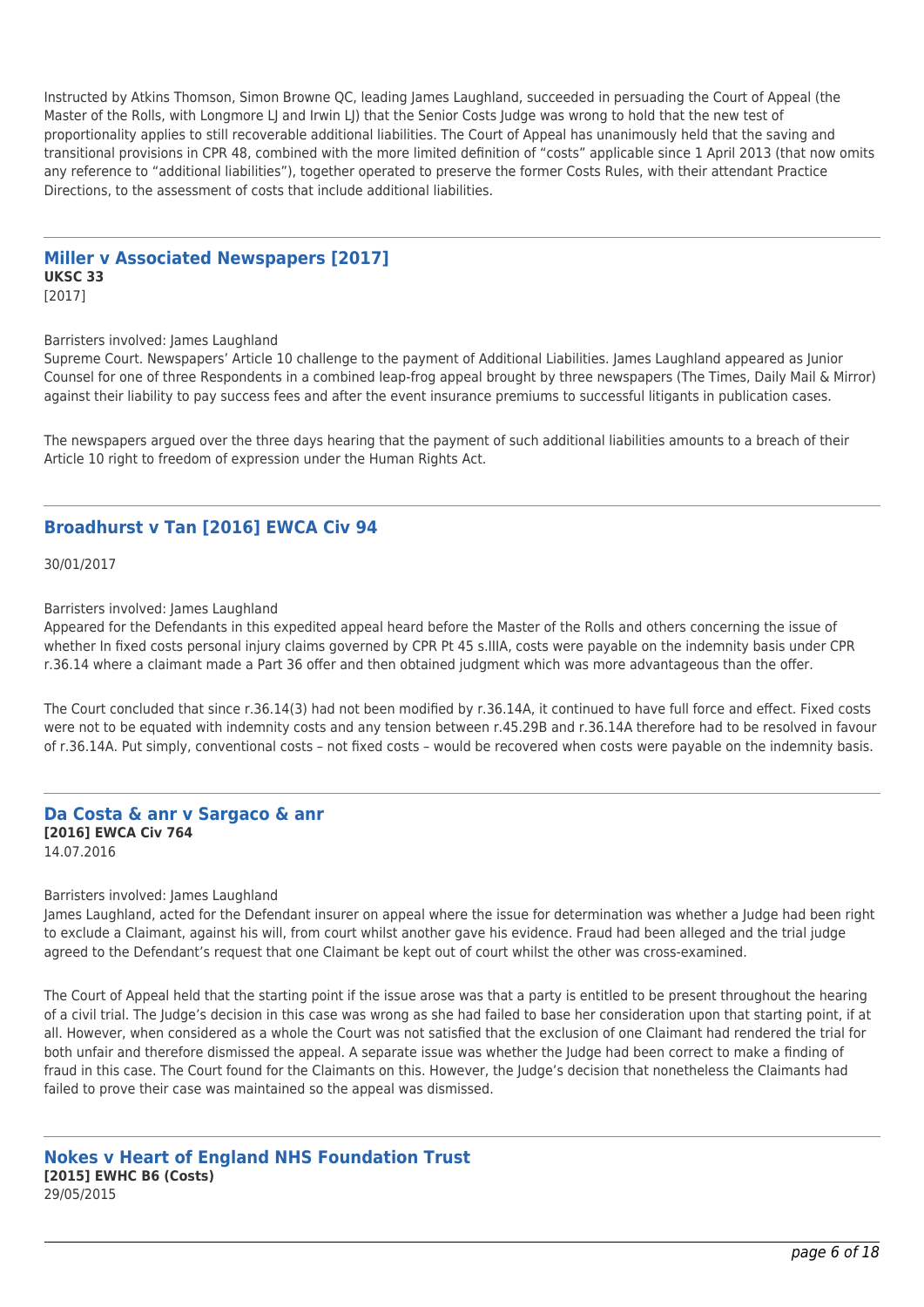#### Barristers involved: James Laughland

A claimant in clinical negligence proceedings was able to recover in full by way of costs the premium she paid for an after-the-event insurance policy. This was the first SCCO case to consider the reasonableness of a post-LASPO clinical negligence ATE premium.

**The Azimi Group Litigation – (Fraud) Lawtel - 8 WLUK 243 – HHJ Mitchell** 13/02/2014

Barristers involved: Marcus Grant James Laughland Charles Curtis Orchestrated slam-on staged accidents "swindle" exposed.

Marcus Grant, instructed by Keoghs LLP (Fiona Snow and her Team), acted for the Defendants and their Insurers in five cases heard consecutively over 12 days before His Honour Judge Mitchell, the Designated Civil Judge at Central London County Court. In each case the Claimant claimed that he or she had braked in reaction to the sudden and erratic manoeuvre of a car ahead. In contrast, the Defendant drivers (all driving commercial vehicles) claimed that the Claimant had braked with wholly inappropriate force and with the deliberate intent of causing a collision to occur, acting in collusion with a decoy vehicle. The Judge found that each of these 8 collisions had been deliberately induced. In three of the cases he also found that the Claimant and / or the Claimant's alleged passengers had not even been present at the time of the collision. Use was also made of similar fact evidence showing how many claims passing through the same accident management company had been abandoned. The Judge concluded his judgment by stating in unequivocal terms that the message must get out to the public that if they engage in such a "swindle" then they face the risk of contempt proceedings and a sentence of immediate imprisonment, even if of previous good character. All the cases were dismissed with orders for indemnity costs and substantial interim payments on account of costs.

This was a ground-breaking case in that it was the first time that a Court has been invited to consider similar fact evidence from conjoined cases when considering alleged deliberately induced car crashes, colloquially known as 'slam-on collisions'. This type of fraud is considered by motor insurers to be endemic across the country. The similar fact evidence was critical in enabling the Court to discern recurring themes of the modus operandi of the fraudsters.

#### **National Crime Agency v Namli & Topinvest Holding International Ltd [2013] EWCA** 17/12/2013

Barristers involved: James Laughland

Damning findings made against the First Defendant by the Judge below when making a civil recovery order against him and his company justified requiring him to give security for the costs incurred by the NCA in opposing their appeal against the order and for the costs of the proceedings below.

### **The Azimi Group of Cases**

21/08/2013

Barristers involved: James Laughland

Acted for the Defendants in some of the 8 cases heard consecutively before HHJ John Mitchell at the County Court at Central London in which he concluded, based upon reliance on similar fact evidence, that all the cases were deliberate slam-on collisions and dismissed all the claims.

#### **Heron v TNT & Mackrell Turner Garrett [2014] 1 WLR 1277; [2013] 4 Costs L.R. 551** 02/05/2013

Barristers involved: James Laughland Consideration by the Court of Appeal of whether a judge had been right to refuse an employer's application for a non-party costs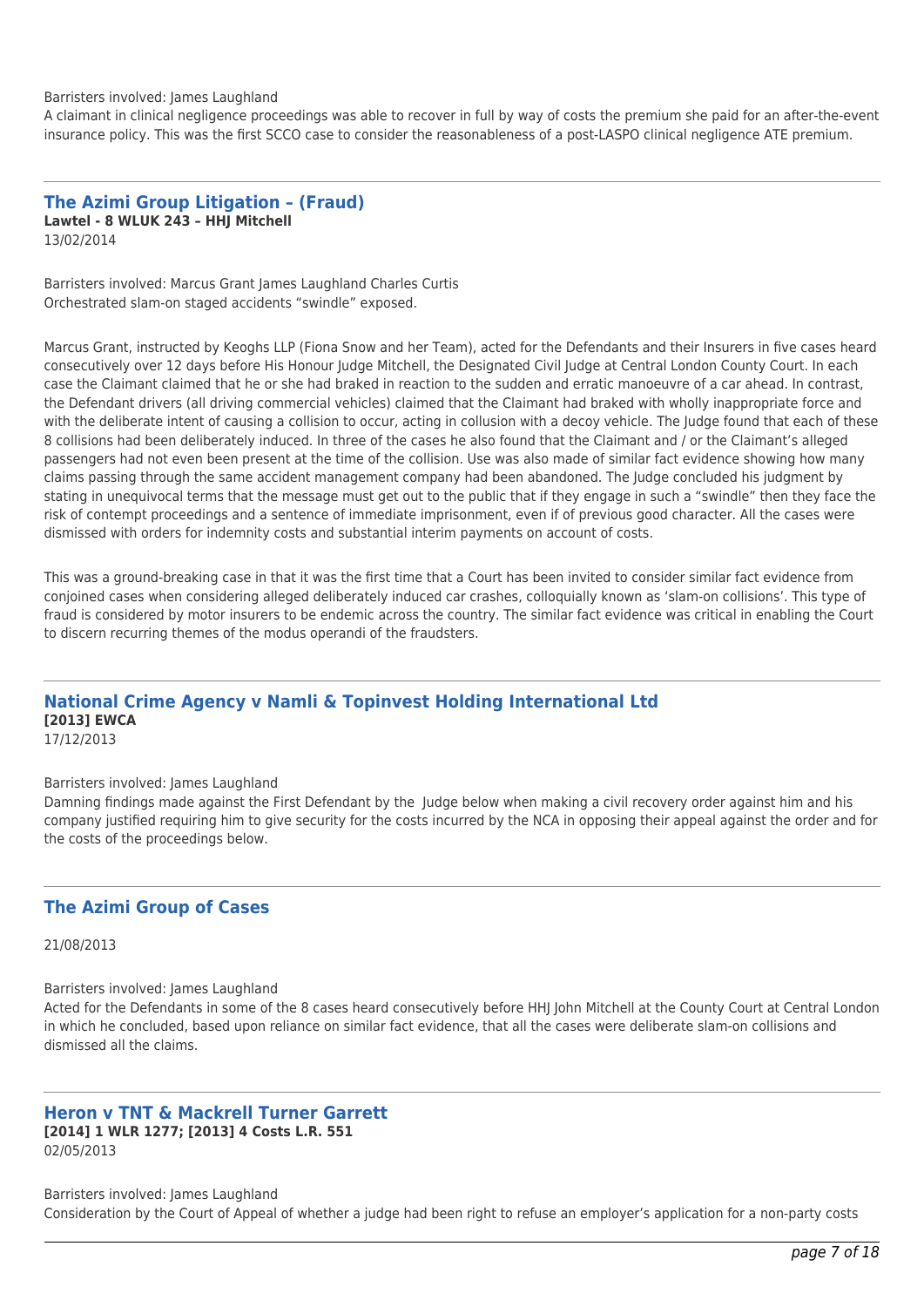order against its employee's solicitors, instructed on a CFA, in personal injury claim he had brought against them. The employers had not shown that in failing to obtain ATE insurance for the employee the solicitors had become a "real party" to the litigation.

# **Monk v Cann Hall Primary School and Essex County Council [2013] EWCA Civ 826**

July 2013

Barristers involved: Keith Morton QC James Laughland

Court of Appeal decision on relationship between damages for unfair dismissal and common law damages for negligence causing person injury in the context of a dismissal. The Court of Appeal held that the Judge had been wrong to strike out the claimant's case

**Seaga v Harper (No. 2) [2009] UKPC 26** 29/06/2009

Barristers involved: James Laughland

Consideration by the Privy Council of whether litigation could be funded by way of a CFA with recoverable success fee and ATE for litigation undertaken before that Court in the UK, but emanating from a Commonwealth jurisdiction where CFAs were not available.

#### **Oriakhel v Vickers & Groupama Insurance Co Ltd & others [2008] EWCA Civ 748** 04/07/2008

Barristers involved: James Laughland

Consideration by the Court of Appeal of the circumstances in which it would be right to make a non-party costs order against a witness alleged to be a party to a conspiracy to bring a dishonest insurance claim.

# **Publications**

#### **TGC Clinical Negligence Newsletter – Second Issue** 16/11/2021

Authors: Lionel Stride Marcus Grant Ellen Robertson James Arney QC James Laughland Robert Riddell Nicholas Dobbs Rochelle Powell Anthony Johnson James Yapp Please see link below to the latest edition of the TGC Clinical Negligence Newsletter. You can view the publication on our website [http://tgchambers.com](https://tgchambers.com/wp-content/uploads/2021/11/TGC073_Clin_Neg_Newsletter_Issue2_v3.pdf)

#### **TGC Fraud Update Issue XII** 01/06/2021

Authors: James Henry Simon Browne QC Tim Sharpe James Laughland Anthony Johnson George Davies Lionel Stride Robert Riddell Paul McGrath Edward Hutchin Ellen Robertson Please see link below to the latest TGC Fraud newsletter. You can view the publication at [https://tgchambers.com/wp-content/uploads/2021/05/TGC070\\_Newsletter\\_Fraud\\_issue\\_12\\_v1-002-1.pdf](https://tgchambers.com/wp-content/uploads/2021/05/TGC070_Newsletter_Fraud_issue_12_v1-002-1.pdf)

# **TGC Clinical Negligence newsletter**

22/03/2021

Authors: Simon Browne QC James Arney QC James Laughland Lionel Stride Anthony Johnson Helen Nugent Richard Boyle James Yapp Olivia Rosenstrom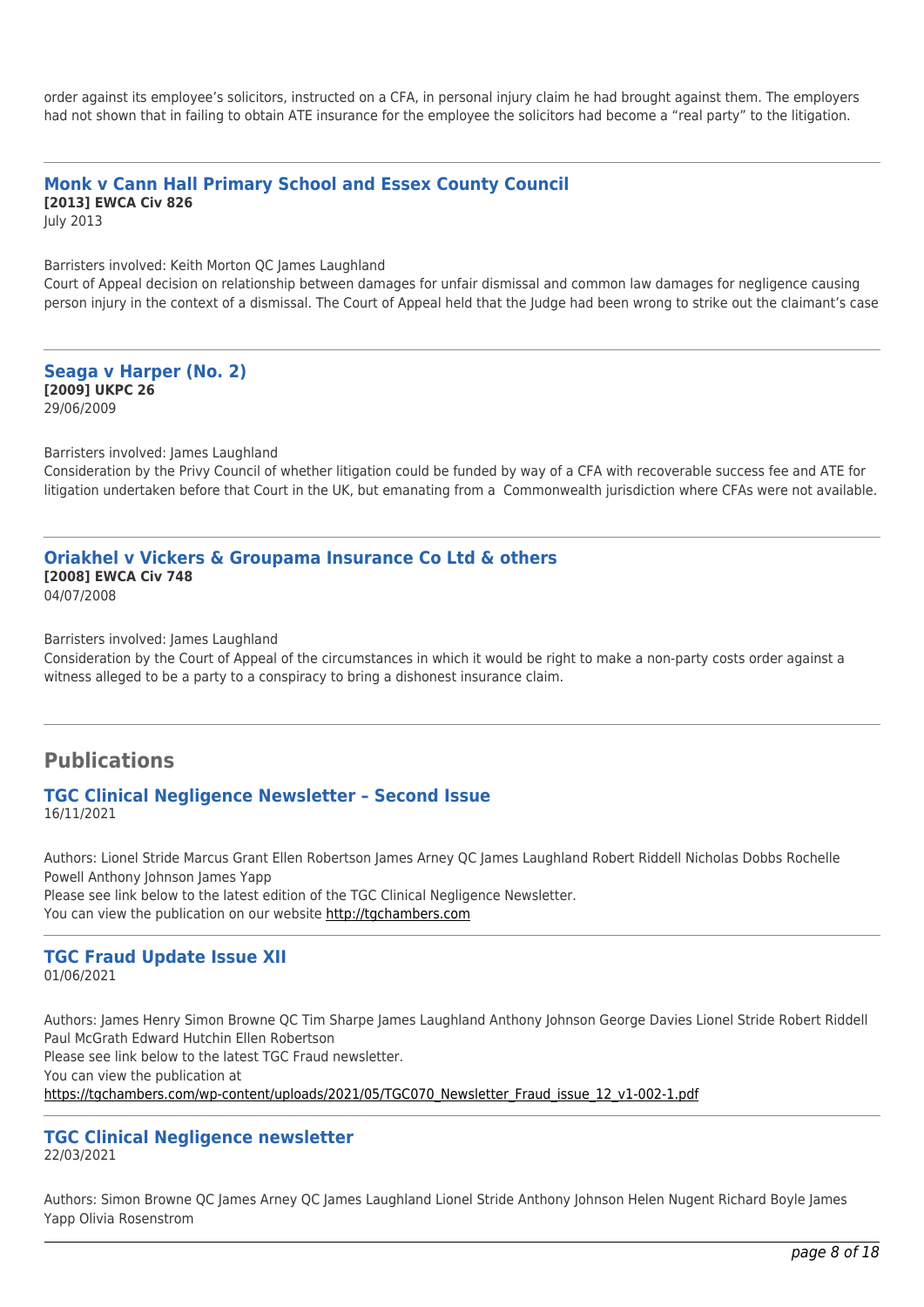Welcome to the inaugural edition of the TGC Clinical Negligence newsletter, a twice-yearly publication containing articles on recent key legal developments in this field, as well as a selection of recent noteworthy cases in which Members of Chambers have been involved.

You can view the publication at [https://tgchambers.com/wp-content/uploads/2021/03/TGC067\\_Clin\\_Neg\\_Newsletter-Final.pdf](https://tgchambers.com/wp-content/uploads/2021/03/TGC067_Clin_Neg_Newsletter-Final.pdf)

#### **TGC Costs Update – Vol 7 December 2020** 17/12/2020

Authors: Matthew Waszak Richard Boyle Simon Browne QC Richard Wilkinson James Laughland Sian Reeves Anthony Johnson Lionel Stride Robert Riddell Ellen Robertson James Yapp Paul Erdunast Please see link below to the latest TGC Costs newsletter.

You can view the publication at https://tgchambers.com/wp-content/uploads/2020/12/TGC064 Costs\_Newsletter\_Vol\_VII\_v2.pdf

#### **TGC Costs Newsletter Vol VI**

15/07/2020

Authors: Simon Browne QC James Laughland Mark James Richard Wilkinson Anthony Johnson Sian Reeves Richard Boyle Matthew Waszak Ellen Robertson James Yapp Robert Riddell Harriet Wakeman Olivia Rosenstrom Please see link below to the latest update from the TGC Costs Team. You can view the publication at [http://tgchambers.com/wp-content/uploads/2020/07/TGC061\\_Costs\\_Newsletter\\_Vol\\_VI\\_v3.pdf](http://tgchambers.com/wp-content/uploads/2020/07/TGC061_Costs_Newsletter_Vol_VI_v3.pdf)

#### **Webinar : Ask the TGC Costs Barristers!** 21/05/2020

Authors: Simon Browne QC James Laughland Richard Wilkinson Matthew Waszak Access to the Cloud recording of 21 May 2020 Webinar *Ask the TGC Costs Barristers!* hosted by Simon Browne QC, James Laughland, Richard Wilkinson and Matthew Waszak can be seen below. Please use the following password: 0l=4?.6W You can view the publication at

[https://tgchambers.zoom.us/rec/share/2colFJrir3hLW4nCx13tB\\_IAA6jCeaa8hnAa8\\_dbnhkJOWCCGoL73quF1DBR1Xex](https://tgchambers.zoom.us/rec/share/2colFJrir3hLW4nCx13tB_IAA6jCeaa8hnAa8_dbnhkJOWCCGoL73quF1DBR1Xex)

# **TGC Costs Newsletter Vol V**

10/12/2019

Authors: Simon Browne QC James Laughland Lionel Stride Anthony Johnson Richard Boyle Matthew Waszak Ellen Robertson Elizabeth Gallagher James Yapp Harriet Wakeman Please see link below to the latest update from the TGC Costs Team.

You can view the publication on our website [http://tgchambers.com](https://tgchambers.com/wp-content/uploads/2019/12/TGC055_Costs_Newsletter_Vol_V_v3.pdf)

### **TGC Fraud Newsletter Issue X – October 2019** 23/10/2019

Authors: James Laughland Lionel Stride Anthony Johnson James Henry Ellen Robertson Elizabeth Gallagher Harriet Wakeman Keith Morton QC

Issue X of the TGC Fraud Newsletter, a publication we have set up with the stated aim of facilitating the sharing of information about decided claims involving issues of road traffic fraud and related matters, can be found at the link below. You can view the publication on our website [http://tgchambers.com](https://tgchambers.com/wp-content/uploads/2019/10/TGC056_Newsletter_Fraud_issue10_v3b.pdf)

# **TGC Costs Newsletter**

17/05/2018

Authors: James Laughland James Arney QC Paul McGrath Lionel Stride Sian Reeves Richard Boyle Matthew Waszak Ellen Robertson Please see link below to the latest TGC Costs Newsletter. You can view the publication on our website [http://tgchambers.com](https://tgchambers.com/wp-content/uploads/2018/05/TGC039_Costs_Newsletter_v2.pdf)

**TGC Fraud Newsletter Issue VII – February 2018** 21/02/2018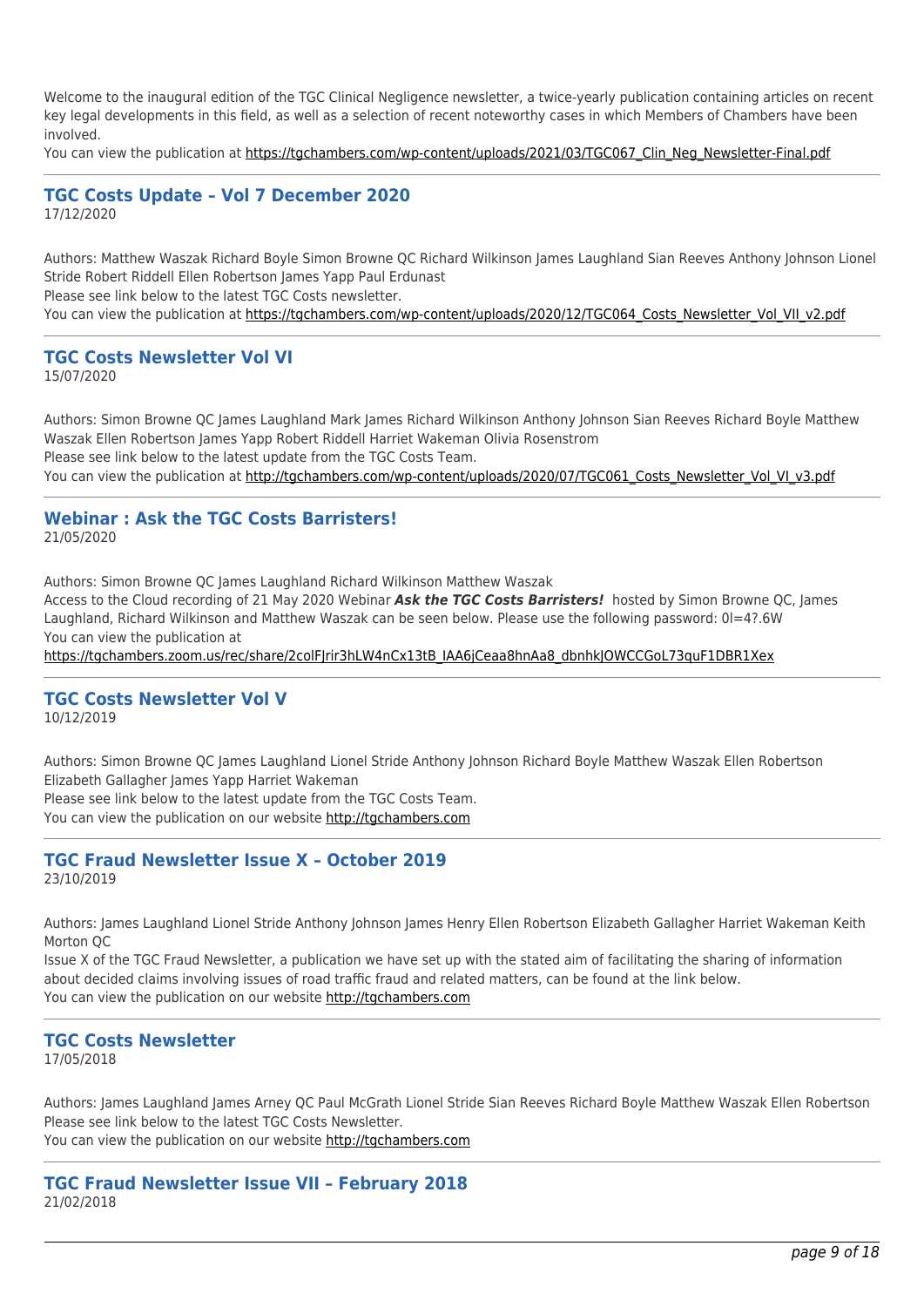Authors: James Laughland James Henry Marcus Grant Tim Sharpe Ellen Robertson George Davies Please see link below for Issue 7 of TGC Fraud Update, a publication we have set up with the stated aim of facilitating the sharing of information about decided claims involving issues of road traffic fraud and related matters. You can view the publication on our website [http://tgchambers.com](https://tgchambers.com/wp-content/uploads/2018/02/TGC032_Newsletter_Fraud_issue7_v2.pdf)

### **Cook on Costs: Jackson Review Supplement** 31/07/2013

Authors: James Laughland Joanna Hughes

With Joanna Hughes, wrote the chapters on Conditional Fee Agreements, After The Event Insurance and Damages Based Agreements for Cook on Costs' "Jackson Review Supplement".

### **News**

### **TGC Clinical Negligence Newsletter – Issue 3, May 2022.** 03/05/2022

Barristers involved: Lionel Stride Dominic Adamson QC James Arney QC James Laughland Marcus Grant Emma-Jane Hobbs Anthony Johnson Richard Boyle James Yapp Rochelle Powell

The last six months have seen a steady stream of important decisions with direct or indirect implications for medical negligence practitioners. There has been some disappointment at the initial outcome in the conjoined appeals in Paul & Ors (see below), where the Court of Appeal held that it was bound by earlier precedent in setting an arbitrary limit of 'proximity' in secondary victim claims; but the excitement of anticipation that the matter will now be reconsidered by the Supreme Court, who have effectively been invited (by the presiding judges) to re-clarify the law in this area. This is a long-awaited development that will have wideranging implications in clinical negligence cases, particularly where there has been negligent misdiagnosis, because there is inevitably significant delay between the act of negligence and any resulting traumatic event that might be witnessed by a close relative and trigger psychiatric injury.

More widely, practitioners will be aware of the Ockenden Report and the consultation on extending the Fixed Costs Regime to clinical negligence cases valued up to at least £25,000, as well as preliminary moves towards stricter enforcement of ADR. This edition therefore includes an opinion piece from Peter Freeman, an expert on Early Neutral Evaluation (ENE), who strongly advocates for this type of ADR but on a voluntary rather than compulsory basis. It is notable that ENE can now be ordered by the Court under CPR 3.1(2)(m) and it can be anticipated that, where parties refuse to engage in other forms of ADR, such an order will increasingly be sought. This is likely to result in more streamlined and effective justice than further extension of the fixed costs regime that would inevitably limit access to justice in complex but important cases of limited financial value; classic examples would be those involving the deaths of minors. ENE would also be a far better and fairer solution to reducing litigation costs than the new drive to introduce some form of 'no fault scheme' (as now advocated by the House of Commons' Health and Social Care Committee). There is no doubt that battles lie ahead on this issue.

These are just some of the matters that are considered in this edition. To help you navigate the contents with greater ease, here is a more detailed overview of what you can expect: –

#### **Breach of Duty & Causation**

• To kick us off, I will be discussing the Court of Appeal's determination of the combined appeals in Paul v The Royal Wolverhampton NHS Trust, Polmear v Royal Cornwall Hospital NHS Trust and Purchase v Ahmed [2022] EWCA Civ 12, which grapple with the thorny issue of secondary victim claims for psychiatric harm (specifically the requirement of 'proximity').

• [Dominic Adamson Q.C.](https://tgchambers.com/member-profile/dominic-adamson/) and Rochelle Powell dissect the tragic case of Traylor & Anor v Kent and Medway NHS Social Care Partnership Trust [2022] EWHC 260 (QB) which concerned the overlap of civil litigation and convention rights (as well as the defence of illegality).

• [Emma-Jane Hobbs](https://tgchambers.com/member-profile/emma-jane-hobbs/) analyses Toombes v Mitchell [2021] EWHC 3234 (QB) which touches on the vexed principle of 'wrongful birth' in the context of pre-conception advice.

• [James Arney Q.C.](https://tgchambers.com/member-profile/james-arney/) analyses Thorley v Sandwell & Est Birmingham NHS Trust [2021] EWHC 2604 in which the High Court invited an "authoritative review" of the principles governing 'material contribution' as it relates to causation in clinical negligence cases.

#### **Evidence**

• [Anthony Johnson](https://tgchambers.com/member-profile/anthony-johnson/) breaks the duck of the Newsletter's new section specifically on evidentiary issues with analysis of Watson v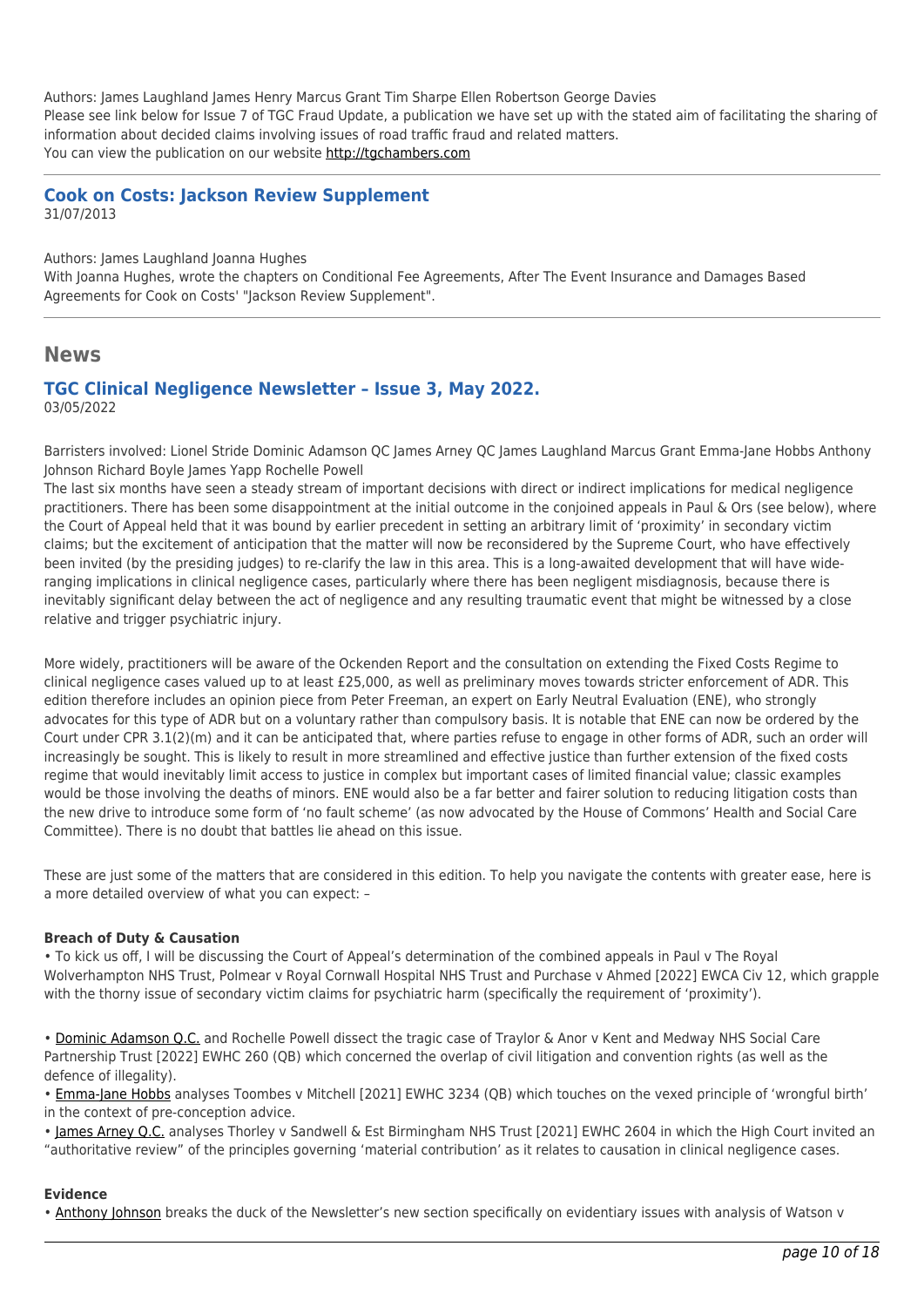Lancashire Teaching Hospitals NHS Foundation Trust [2022] EWHC 148 (QB).

• [James Laughland c](https://tgchambers.com/member-profile/james-laughland/)onsiders Dalchow v St George's University NHS Foundation Trust [2022] EWHC 100 (QB), which underscores the importance of proving factual causation as an element of establishing liability in medical cases.

• [James Yapp,](https://tgchambers.com/member-profile/james-yapp/) analyses HTR v Nottingham University Hospitals NHS Trust [2021] EWHC 3228 (QB) in which the trial judge had to assess the accuracy of a witness' recollection and the utility of (neutral) entries in medical records.

• [Marcus Grant c](https://tgchambers.com/member-profile/marcus-grant/)onsiders Radia v. Marks [2022] EWHC 145 (QB), a professional liability case pertaining to the scope of liability for expert witnesses.

#### **Procedure**

• Turning to procedural issues, Philip Matthews highlights the updated clinical negligence standard directions. • Richard Boyle explores the interplay between capacity and limitation via the case of Aderounmu v Colvin [2021] EWHC 2293 (QB).

• As to costs issues specifically, [Anthony Johnson](https://tgchambers.com/member-profile/anthony-johnson/) analyses Gibbs v King's College NHS Foundation Trust [2021] EWHC B24 (Costs), which related to remission of court fees and failure to mitigate.

• Philip Matthews summarises the Practice Note by the Senior Costs judge which sets out some helpful practical guidance on the approval of costs settlements, assessments under CPR 46.4(2) and deductions from damages, as it relates to children and protected parties.

• Finally in this section, I consider Ho v Adelekun [2021] UKSC 43 in which the central question before the Supreme Court was: in claims to which Qualified One Way Cost Shifting ('QOCS') applies, is it permissible to order set-off of a defendant's costs against a claimant's? Alternative Dispute Resolution

• [Peter Freeman](https://tgchambers.com/member-profile/peter-freeman/) makes a guest appearance to consider recent developments away from the Courtroom, which will affect the way claims are resolved in future. In particular, he considers the Ockenden Report and the Fixed Costs Regime for Clinical Negligence, as well as arguing for a greater emphasis on voluntary Early Neutral Evaluation.

#### **Rehabilitation**

• To conclude, Philip Matthews and I set out the new NICE guidelines on 'Rehabilitation After Traumatic Injury', which provide a set of useful recommendations for best practice.

We very much hope you enjoy this publication, and welcome any feedback.

[Lionel Stride](https://tgchambers.com/member-profile/lionel-stride/)

Editor

You can view the publication on our website [http://tgchambers.com](https://tgchambers.com/wp-content/uploads/2022/05/TGC_Clin_Neg_Newsletter_Issue3_v3b.pdf)

### **TGC Clinical Negligence Newsletter – Second Issue, November 2021** 16/11/2021

Barristers involved: Lionel Stride Marcus Grant Ellen Robertson James Arney QC James Laughland Robert Riddell Nicholas Dobbs Rochelle Powell Anthony Johnson James Yapp

To help you navigate this edition, here is an overview of what you can expect: –

#### **Procedure, Limitation & Expert Evidence**

• To kick us off on recent procedural developments, Marcus Grant considers Calderdale & Huddersfield NHS Foundation Trust v Metcalf [2021] EWHC 611 QB in which the Court handed down a six-month prison sentence against a claimant as punishment for contempt of court for signing statements of truth on court documents containing facts that she knew to be untrue.

• Ellen Robertson looks at Wilkins v University Hospital North Midlands NHS Trust [2021] EWHC 2164 (QB), which considers the old chestnuts of 'date of knowledge' for the purposes of limitation and the 'balancing exercise' undertaken by the Court when considering whether to utilise its discretion under section 33 of the Limitation Act 1980

• James Arney Q.C. considers PAL v Davidson [2021] EWHC 1108 (QB), an application by a 13-year-old claimant who had suffered catastrophic injuries for an interim payment of £2 million to enable a suitable property to be purchased for her long-term accommodation needs.

Fourthly – and this is itself a new development for the TGC Clinical Negligence Newsletter – we will take you through a quick-fire review of four key cases in the field.

#### **Breach of Duty & Causation**

• Turning to questions of liability, James Laughland first considers the Supreme Court's much awaited judgment in Khan v Meadows [2021] UKSC 21, in which the centrality of the 'scope of duty' principle was affirmed as a determinative factor in medical advice cases.

• I (Lionel Stride) then examine the battery of post-Montgomery case law concerning patients' informed consent to treatment.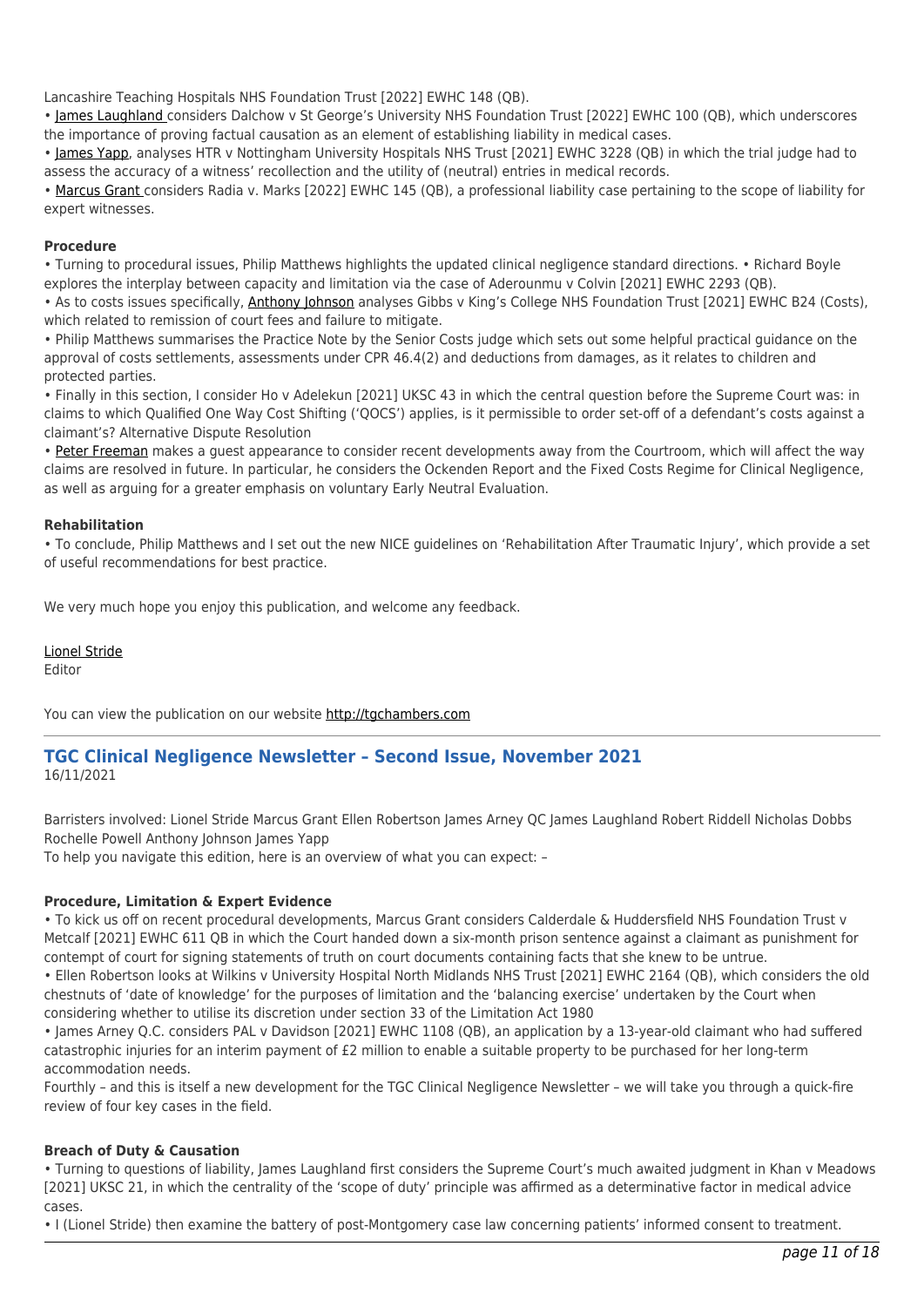• Following on from the above, Robert Riddell analyses Negus (1) Bambridge (2) v Guy's & St Thomas' NHS Foundation Trust [2021] EWHC 643 (QB), which concerns the extent to which a doctor is under a duty to warn a patient before surgery of the material risk which may arise from intra-operative technical decisions.

• Nicholas Dobbs examines Sheard v Cao Tri Do [2021] EWHC 2166 (QB), which provides an instructive example of the difficulties in clinical negligence claims when resolving conflicts between witness evidence and contemporaneous medical notes.

• James Laughland analyses Davies v Frimley Health NHS Foundation Trust [2021] EWHC 169 (QB) in which the Court considered whether the making of a material contribution to harm was sufficient to establish liability in a clinical negligence claim.

• Rochelle Powell considers Jarman v Brighton and Sussex University Hospitals NHS Trust [2021] EWHC 323(QB), which provides an interesting exposition of the Bolam test in the context of an alleged failure to refer the claimant for an emergency MRI.

• Anthony Johnson considers Brint v. Barking, Havering and Redbridge University Hospitals NHS Trust [2021] EWHC 290 in which the Judge's consideration of the claimant's lack of credibility as a witness did not equate to a finding of fundamental dishonesty for the purposes of CPR 44.16.

• James Arney Q.C. analyses XM v Leicestershire Partnership NHS Trust [2020] EWHC 3102 (QB) in which the Court considered the standard of care to be expected from 'health visitors'; the judgment is a practical application of the principles established in Wilsher and Darnley.

• I (Lionel Stride) then set out a quick-fire summary of some of the other interesting recent clinical negligence cases that did not (quite) make the cut for articles.

#### **Calculation of Damages**

• Turning to questions of quantum, Anthon Johnson analyses Reaney v. University Hospital of North Staffordshire NHS Trust [2015] EWCA Civ 1119, which is significant for two reasons: (i) the Court provided guidance on the applicability of the test of causation in a case where a non-negligent injury had been exacerbated by the Defendant's clinical negligence; and (ii) the Master of the Rolls commented obiter on the applicability of the 'material contribution' test in claims of that nature.

• Blowing the final whistle on this edition, James Yapp then considers Owen v Swansea City AFC [2021] EWHC 1539 (QB), in which the Court addressed the question of how to calculate the likely career earnings of a young professional footballer.

We very much hope you enjoy this publication, and welcome any feedback.

You can view the publication on our website [http://tgchambers.com](https://tgchambers.com/wp-content/uploads/2021/11/TGC073_Clin_Neg_Newsletter_Issue2_v3.pdf)

# **TGC Fraud Update – Issue XII June 2021**

01/06/2021

Barristers involved: James Henry Simon Browne QC Tim Sharpe James Laughland Anthony Johnson George Davies Lionel Stride Robert Riddell Paul McGrath Edward Hutchin Ellen Robertson Also in this issue:

• Simon Browne QC and Anthony Johnson report on the latest (and final) instalment in the Seabrook trilogy. A victory in the Court of Appeal and clarification on Part 36 Offers.

• Tim Sharpe tells the tale of how Celebrity Big Brother winner Alex Reid was committed to prison for contempt of court.

• Anthony Johnson takes the sting out of the tail of the High Court decision in Brint v Barking [2021] EWHC 290 (QB).

• Lionel Stride analyses the proper approach to the particularisation of deceit claims following Kasem v UCLH [2021] EWHC 136 (QB).

• James Laughland treats us to the most boring pub quiz question of all time, and then seeks to regain our interest with the tale of a £4M claim gone wrong, for all the right reasons.

• I look at the admissibility of ANPR evidence in light of the latest County Court guidance from HHJ Cotter QC in Harrison v Buncher.

• George Davies explores what can happen when the boot is on the other foot: dishonesty of the defendant and indemnity / 'exceptional circumstances' costs.

As always, these articles are accompanied by summaries and interesting practice points taken from a host of recent decisions in the types of cases that we all deal with on a daily basis.

Please do contact a member of the TGC fraud team if you have any queries about any of the items dealt with in this issue, or indeed about any other issues relating to insurance fraud and related matters.

I hope that the contents of this newsletter are both interesting and useful; as ever I would welcome any feedback from our readers.

James Henry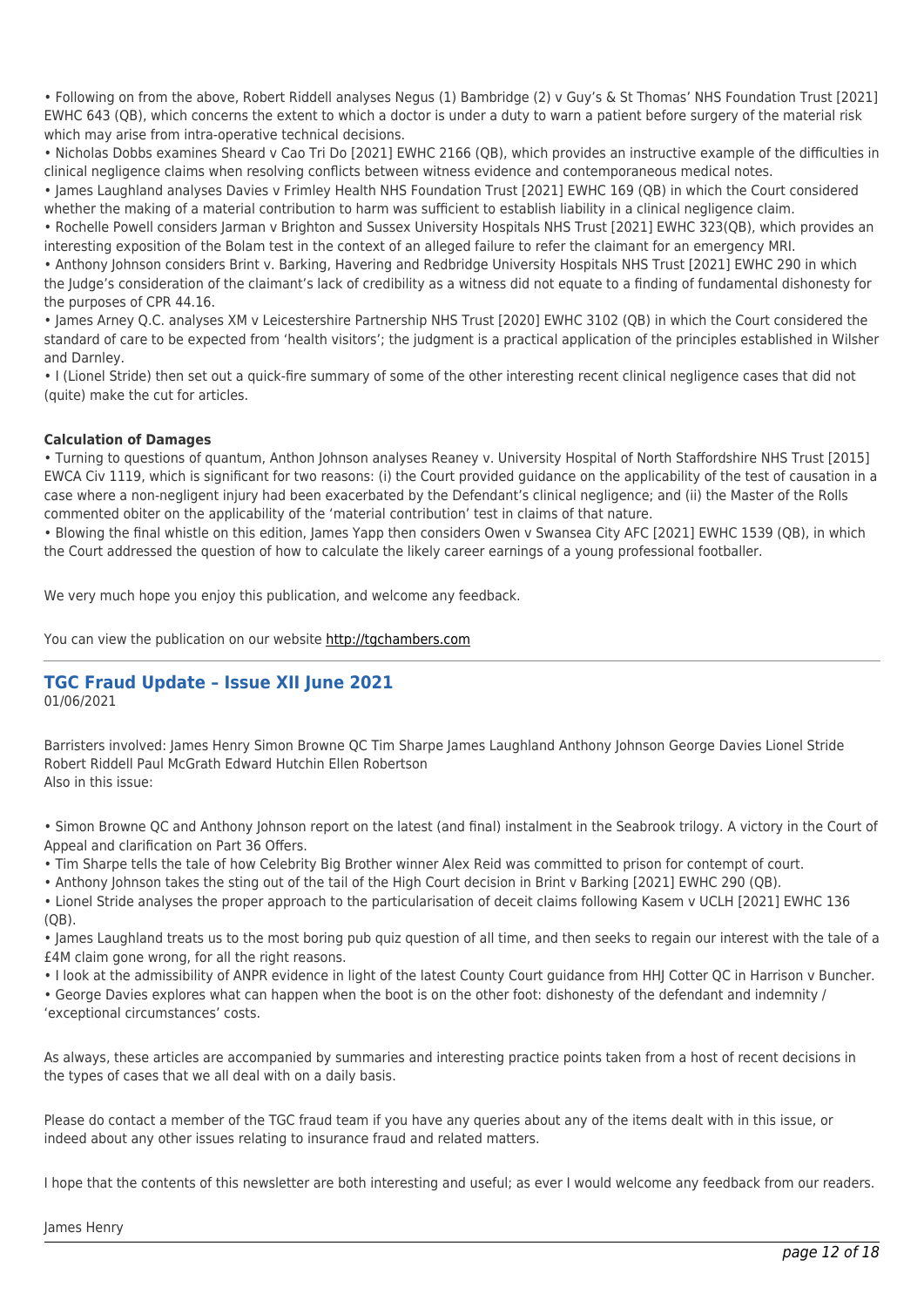Editor

You can view the publication on our website [http://tgchambers.com](https://tgchambers.com/wp-content/uploads/2021/05/TGC070_Newsletter_Fraud_issue_12_v1-002-1.pdf)

### **TGC Clinical Negligence Newsletter** 22/03/2021

Barristers involved: Simon Browne QC James Arney QC James Laughland Lionel Stride Anthony Johnson Helen Nugent Richard Boyle James Yapp Olivia Rosenstrom

This will be a twice-yearly publication containing articles on recent key legal developments in this field, as well as a selection of recent noteworthy cases in which Members of Chambers have been involved.

You can view the publication at [https://tgchambers.com/wp-content/uploads/2021/03/TGC067\\_Clin\\_Neg\\_Newsletter-Final.pdf](https://tgchambers.com/wp-content/uploads/2021/03/TGC067_Clin_Neg_Newsletter-Final.pdf)

### **TGC Costs Update – Vol 7 December 2020** 15/12/2020

Barristers involved: Matthew Waszak Richard Boyle Simon Browne QC Richard Wilkinson James Laughland Sian Reeves Anthony Johnson Lionel Stride Robert Riddell Ellen Robertson Paul Erdunast James Yapp We hope you find this an interesting and helpful read.

If you would like to be added to the mailing list please email [events@tgchambers.com](mailto:events@tgchambers.com)

You can view the publication on our website [http://tgchambers.com](https://tgchambers.com/wp-content/uploads/2020/12/TGC064_Costs_Newsletter_Vol_VII_v2.pdf)

#### **TGC Costs Newsletter** 15/07/2020

Barristers involved: Simon Browne QC James Laughland Mark James Richard Wilkinson Anthony Johnson Sian Reeves Richard Boyle Matthew Waszak Ellen Robertson James Yapp Robert Riddell Harriet Wakeman Olivia Rosenstrom Please see link below to the 6th edition of the the TGC Costs Newsletter.

You can view the publication at [http://tgchambers.com/wp-content/uploads/2020/07/TGC061\\_Costs\\_Newsletter\\_Vol\\_VI\\_v3.pdf](http://tgchambers.com/wp-content/uploads/2020/07/TGC061_Costs_Newsletter_Vol_VI_v3.pdf)

#### **TGC Costs Newsletter** 10/12/2019

Barristers involved: Simon Browne QC James Laughland Lionel Stride Anthony Johnson Richard Boyle Matthew Waszak Ellen Robertson Elizabeth Gallagher James Yapp Harriet Wakeman Please see link below to the 5th edition of the the TGC Costs Newsletter.

You can view the publication on our website [http://tgchambers.com](https://tgchambers.com/wp-content/uploads/2019/12/TGC055_Costs_Newsletter_Vol_V_v3.pdf)

#### **James Laughland secures award worth £6.5m in MIB claim** 29/05/2019

#### Barristers involved: James Laughland

The Applicant, riding a motorcycle in 2008, was struck with such force by a van that he suffered immediate traumatic amputation of his leg. The van driver did not stop and a claim was made to the MIB under the 2003 Untraced Driver's Agreement. Dissatisfied with parts of the MIB's initial award, a further application was then made for an arbitrator's determination. The Applicant was in the early years of what was contended would have been a long and successful career as a trader in the City. His current but-for earnings were eventually assessed to be some £295,000 pa gross and that he would have continued with such earnings to age 50, with half thereafter to age 65. Residual earning capacity was around £50,000 pa. A life-time award of £25,800 pa was also made for prosthetics. A lump-sum award of £2.85m, including general damages for pain, suffering & loss of amenity of £140,000 was made, with the balance to be paid by way of periodical payments making the overall award have a potential value of £6.5m on a full-life basis.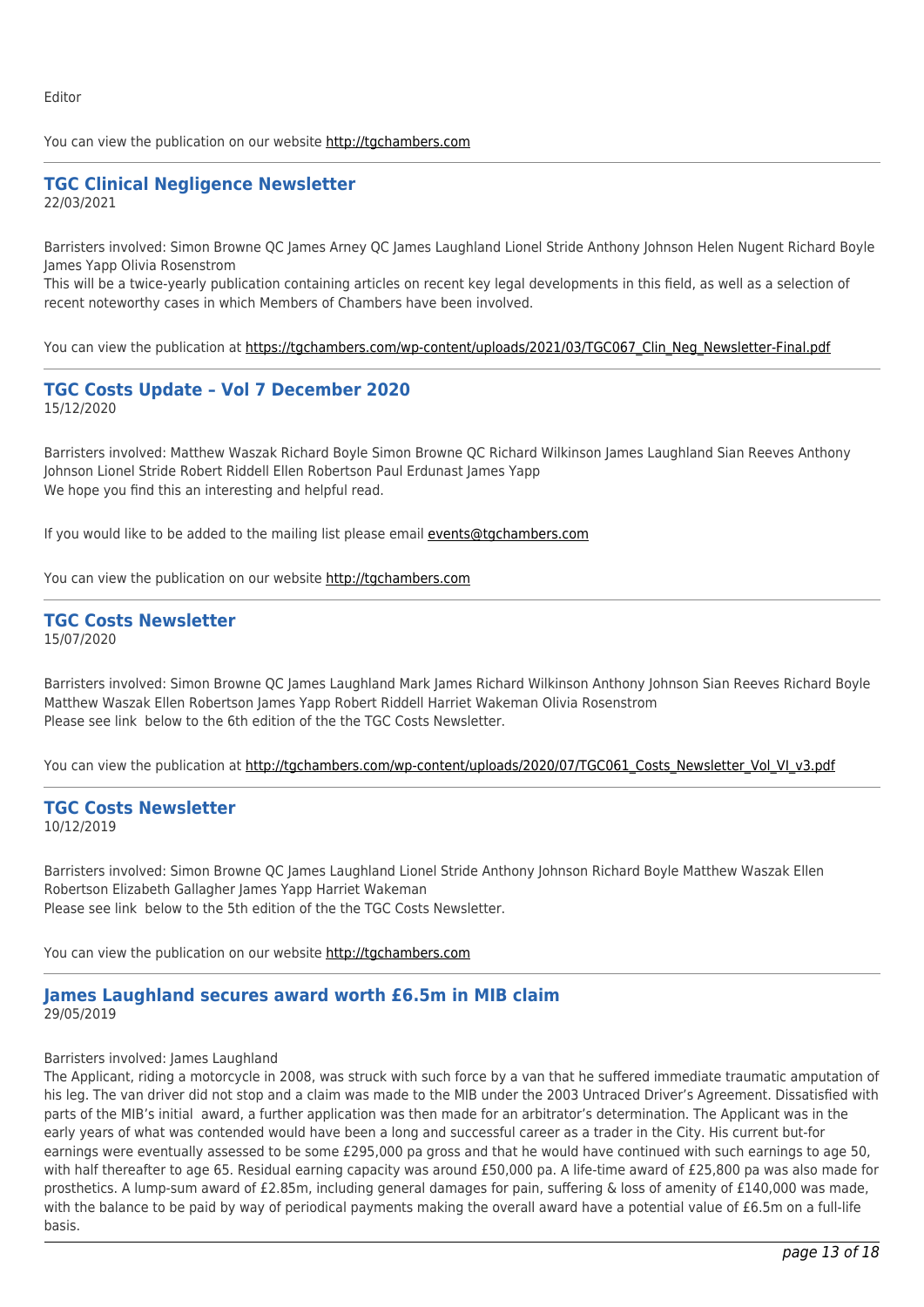#### **Welcome to the new Electronic Bill of Costs** 12/03/2019

Barristers involved: James Laughland Matthew Waszak Please come and say hello. Details of the event can be found at the link below.

You can view the publication at<https://www.liverpoollawsociety.org.uk/training-courses/civil-litigation/2019-costs-conference/>

#### **Breakfast Costs Conference** 22/02/2019

Barristers involved: Simon Browne QC James Laughland Joanna Hughes Juliet Wells Please see [here](http://tgchambers.com/wp-content/uploads/2019/02/Breackfast_costs_seminar_v3.pdf) for further details and booking information.

# **TGC Costs Newsletter**

17/05/2018

Barristers involved: Paul McGrath Richard Boyle James Arney QC James Laughland Sian Reeves Matthew Waszak Lionel Stride Ellen Robertson

Please see link below to the latest TGC Costs Newsletter.

You can view the publication on our website [http://tgchambers.com](https://tgchambers.com/wp-content/uploads/2018/05/TGC039_Costs_Newsletter_v2.pdf)

### **Commercial Litigation Funding & Costs Breakfast** 26/03/2018

Barristers involved: James Laughland See link for further details and booking information.

You can view the publication on our website [http://tgchambers.com](https://tgchambers.com/wp-content/uploads/2018/03/COMMERCIAL-LITIGATION-FUNDING-COSTS-BREAKFAST.pdf)

### **Husband and wife guilty of Contempt of Court** 28/02/2018

Barristers involved: James Laughland

They belatedly admitted contempt of court by the making of false Statements of Truth in relation to a County Court claim arising out of a deliberately induced road traffic accident and by making subsequent fraudulent claims for damages for personal injury and credit hire charges.

Mr Justice Julian Knowles imposed sentences of 12 months and 9 months respectively on them. Mrs Kapoor's sentence was suspended for 12 months. They were also ordered to pay costs of some £40,000.

They had originally brought a County Court claim for whiplash and credit hire charges relating to an accident that occurred in July 2013. By the time of trial the credit hire charges claimed were in excess of £175,000. The claim was successfully defended in the Mayor's & City of London Court in June 2016 on the basis that the collision had been deliberately induced in a slam-on / induced style accident. The Defendant's driver felt he had been the victim of "a scam" from the outset and gave evidence both in the County Court and High Court.

After dismissal of the County Court claim DAC Beachcroft's client gave instructions for the matter to be pursued further, through an application for the Kapoors' committal for contempt of court.

In their initial defence of the allegations of contempt, Mr and Mrs Kapoor sought to blame the credit hire company and their former solicitors, claiming that they had simply signed various documents verified by Statements of Truth without reading any of them and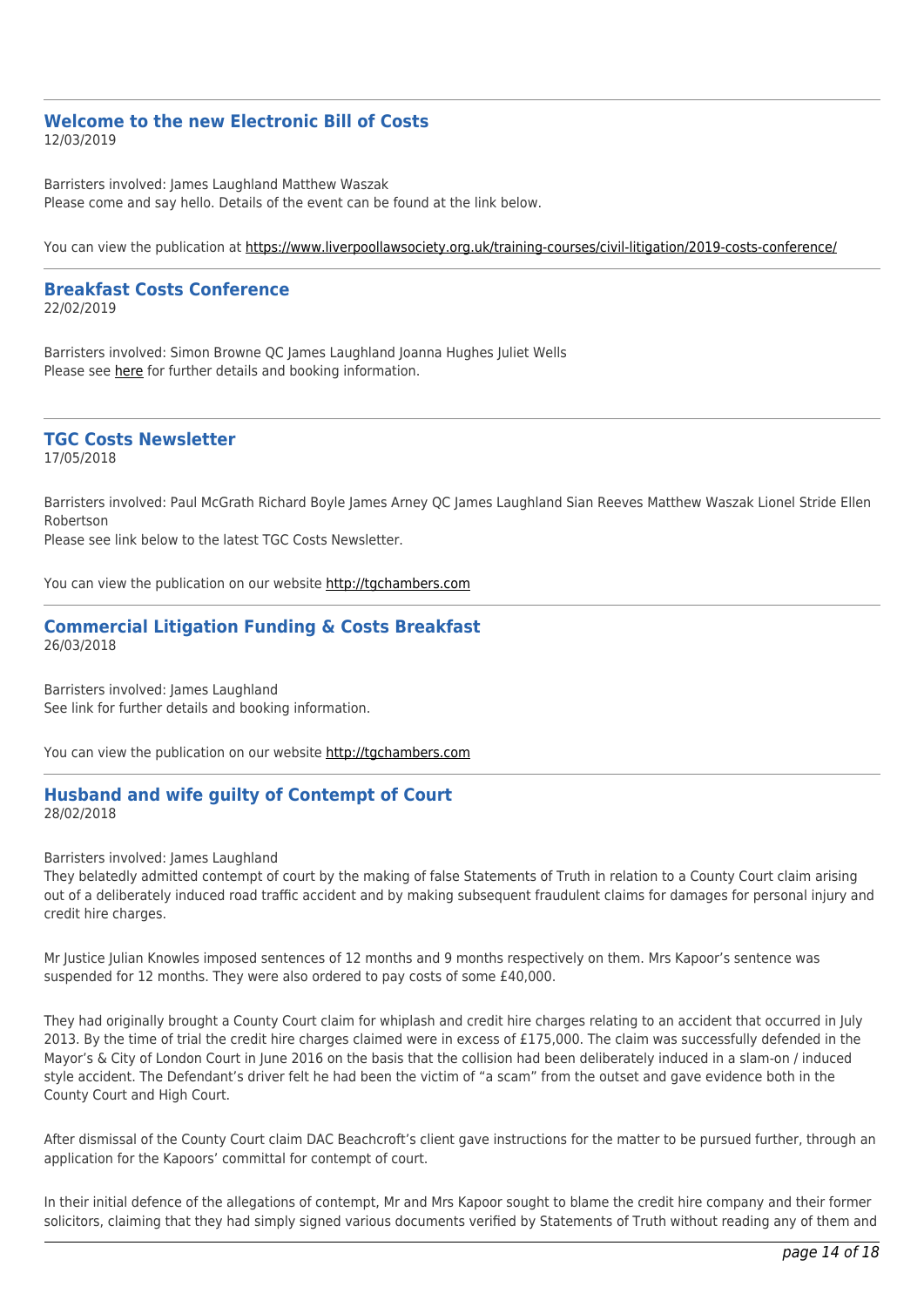without being aware of their contents. James Laughland argued that this explanation – even if true, which was disputed – could not exonerate them from the charge of acting in contempt of court. By signing a Statement of Truth they were required to have an honest belief in the contents of the facts stated therein. Wilful ignorance of the contents was not acceptable.

In the event, two days before the final hearing, both Mr and Mrs Kapoor admitted that the collision had been deliberately induced and that all claims arising therefore from were fraudulent.

# **TGC Fraud Update Issue VII – February 2018**

21/02/2018

Barristers involved: James Laughland James Henry Marcus Grant Tim Sharpe Ellen Robertson George Davies Please see link below for Issue VII of the TGC Fraud newsletter.

You can view the publication on our website [http://tgchambers.com](https://tgchambers.com/wp-content/uploads/2018/02/TGC032_Newsletter_Fraud_issue7_v2.pdf)

## **HIGH COURT JUDGE RULES ON SECTION 57 FUNDAMENTAL DISHONESTY** 22/01/2018

#### Barristers involved: Mark James James Laughland

Mr Justice Julian Knowles' judgment gives the first High Court level guidance on the proper approach to consideration of fundamental dishonesty in such cases. He said: "a claimant should be found to be fundamentally dishonest within the meaning of s 57(1)(b) if the defendant proves on a balance of probabilities that the claimant has acted dishonestly in relation to the primary claim and/or a related claim (as defined in s 57(8)), and that he has thus substantially affected the presentation of his case, either in respects of liability or quantum, in a way which potentially adversely affected the defendant in a significant way, judged in the context of the particular facts and circumstances of the litigation. Dishonesty is to be judged according to the test set out by the Supreme Court in Ivey v Genting Casinos Limited (t/a Crockfords Club)".

In the instant case (London Organising Committee of the Olympic and Paralympic Games (in liquidation) v Sinfield) the Claimant's dishonesty related to his claim for commercial gardening assistance. His Schedule of Loss and witness statement falsely stated that he only employed a gardener as a consequence of the accident, whereas in fact he had done so for many years. In addition, his Disclosure List included invoices purportedly from the gardener, but in fact these were documents created by the Claimant himself. As a result of the finding of fundamental dishonesty the claim, valued at some £26,000, was struck out and the Claimant ordered to pay the Defendant's costs of the action and appeal on the indemnity basis.

Click here to view [judgment.](http://tgchambers.com/wp-content/uploads/2018/01/Judgment-22.01.18.pdf)

#### **Nine Defendants convicted, and four committed immediately to prison, for "crash for cash" scheme following a 5 day High Court Trial** 06/12/2017

# Barristers involved: James Laughland

The three drivers of the different accidents were committed to custodial prison services with immediate effect for 16 months, 12 months and 9 months. The passengers each received 4 months prison sentences with all, except one, suspended for one year due to mitigating features.

Please click on links to view Mr Justice Warby's [Press Summary](http://tgchambers.com/wp-content/uploads/2017/12/Press-Summary.pdf) and full [judgment.](http://tgchambers.com/wp-content/uploads/2017/12/Liverpool-Victoria-v-Yavuz-2017-EWHC-3099-QB-rev-1-Approved-final.pdf)

#### **BNM -v- MGN Judgment, Court of Appeal Success for Claimant on the New Test of Proportionality.** 07/11/2017

Barristers involved: Simon Browne QC James Laughland The Court of Appeal has unanimously held that the saving and transitional provisions in CPR 48, combined with the more limited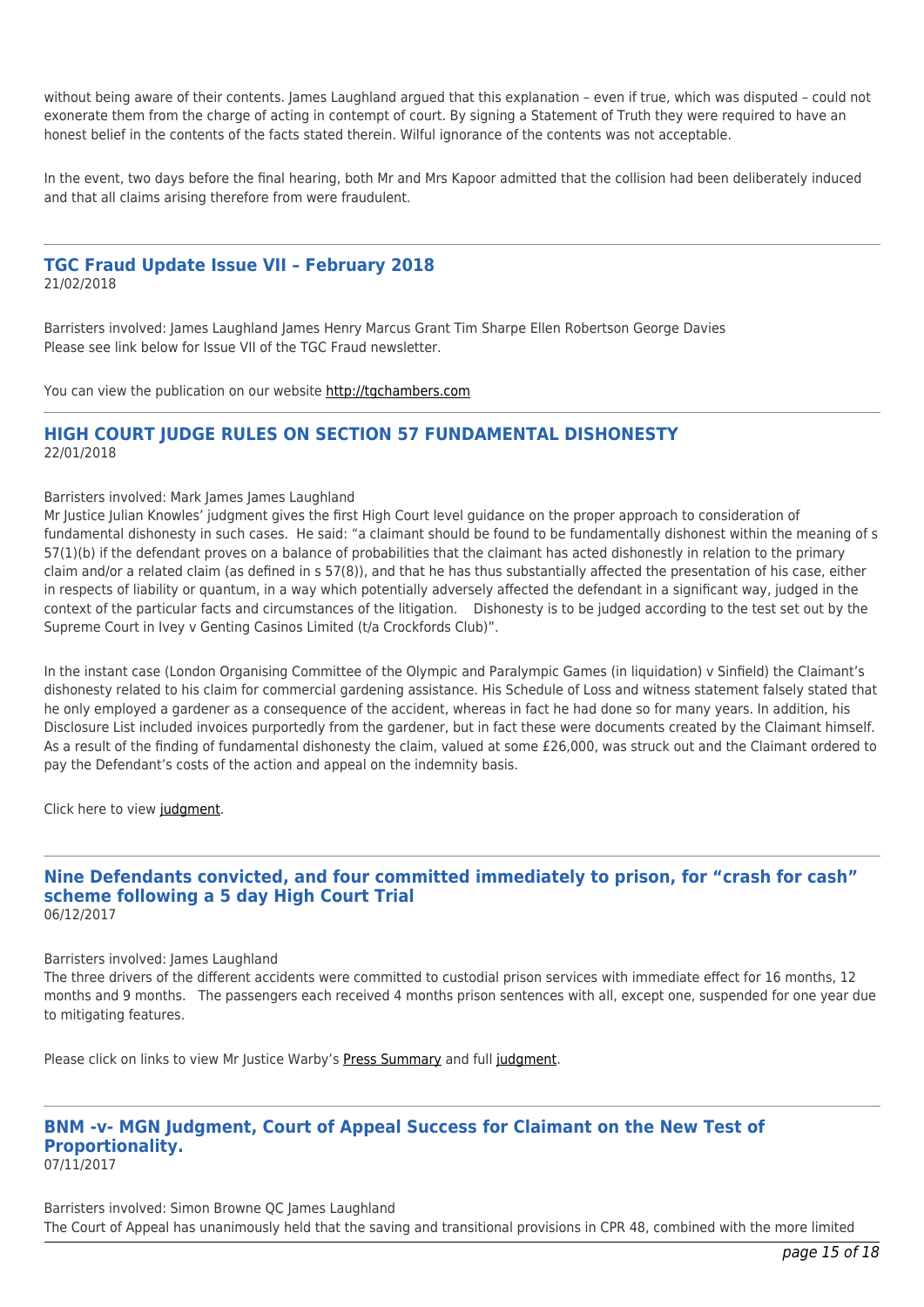definition of "costs" applicable since 1 April 2013 (that now omits any reference to "additional liabilities"), together operated to preserve the former Costs Rules, with their attendant Practice Directions, to the assessment of costs that include additional liabilities.

MGN's argument that the new proportionality test applied as success fees and ATE premiums could be regarded as "fees" and "expenses" (terms that do appear within both the former and current definition of "costs") were rejected. Likewise, comparison with the provisions within CPD 48 applicable to the new form of ATE premiums recoverable in clinical negligence proceedings was regarded as unhelpful.

The Court held that the Senior Costs Judge had been wrong to hold that if any exception from the new proportionality test was to be maintained for additional liabilities then that could have been provided for by further exception with CPR 44.3(7). That section uses a definition of costs that no longer makes reference to additional liabilities. He had also been wrong to hold that the former test of proportionality (old CPR 44.4(2)) was not a provision relating to funding arrangements, the term used with paragraph 1.4 of CPD 48.

The Court's judgment does not, however, provide guidance of wider application on how the new test of proportionality is to be applied in practice. Not only does the issue of proportionality now have to be reconsidered by the Senior Costs Judge but MGN succeeded in their cross-appeal that had challenged his decision to regard as reasonable the Claimant's decision to issue proceedings without any prior warning or contact with the Defendant; something she had done as part of her pre-issue application for anonymity.

The Court of Appeal held that the Senior Costs Judge had not sufficiently made clear what, if any, weight he had attached to certain criteria relevant to this point and thus directed him to reconsider the issue in the light of their further guidance. Accordingly, much of the base costs remain again at large and must be determined before proportionality is applied to base costs and additional liabilities separately.

A copy of the judgment can be accessed [here](http://tgchambers.com/wp-content/uploads/2017/11/BNM-v-MGN-Final.pdf).

#### **Supreme Court Awards Indemnity Costs** 10/07/2017

#### Barristers involved: James Laughland

Despite the newspaper's appeal being dismissed they had argued they should only pay 50% of the Respondent's costs as they had "got the better of the point" as to whether there was a rule in domestic law prohibiting the recovery of such additional liabilities. The Respondents successfully defeated that argument, pointing to the fact the outcome of the appeal had not determined either the existence or scope of "the Rule". Moreover, as the Respondent, Mr Miller, had made a Part 36 offer shortly after the hearing at first instance, an offer that constituted a substantial discount on the sums being claimed, the Supreme Court has ordered the newspaper to pay his costs in the indemnity basis from March 2016. The Civil Procedure Rules do not apply in the Supreme Court so the entitlement to indemnity costs arising under Part 36 was not present. The Respondent's Counsel successfully argued that such should nonetheless be awarded to recognise the substantial concession Mr Miller had been prepared to make to compromise this appeal and the fact that had the case gone to the Court of Appeal, and not on a leap-frog to the Supreme Court, he would have been entitled to the additional Part 36 benefits.

#### **Supreme Court Victory** 11/04/2017

Barristers involved: Simon Browne QC James Laughland

Simon Browne QC acted for Sadie Frost and another 7 victims in privacy claims as a result of phone hacking by the Mirror Group whilst James Laughland (led by William McCormick OC) appeared for Mr. Miller in a defamation action against the Daily Mail. Another Respondent, Mr Flood was separately represented in a defamation claim against the Times newspaper.

The unanimous decision of the Court, delivered in the speech of Lord Neuberger, determined that additional liabilities were recoverable for the Claimants:

(1) The court declined to decide the fundamental issue of whether there is a general rule as a matter of domestic law that recoverability would infringe publishers' art.10 rights, and whether they should follow the Strasbourg decision of MGN v. UK. They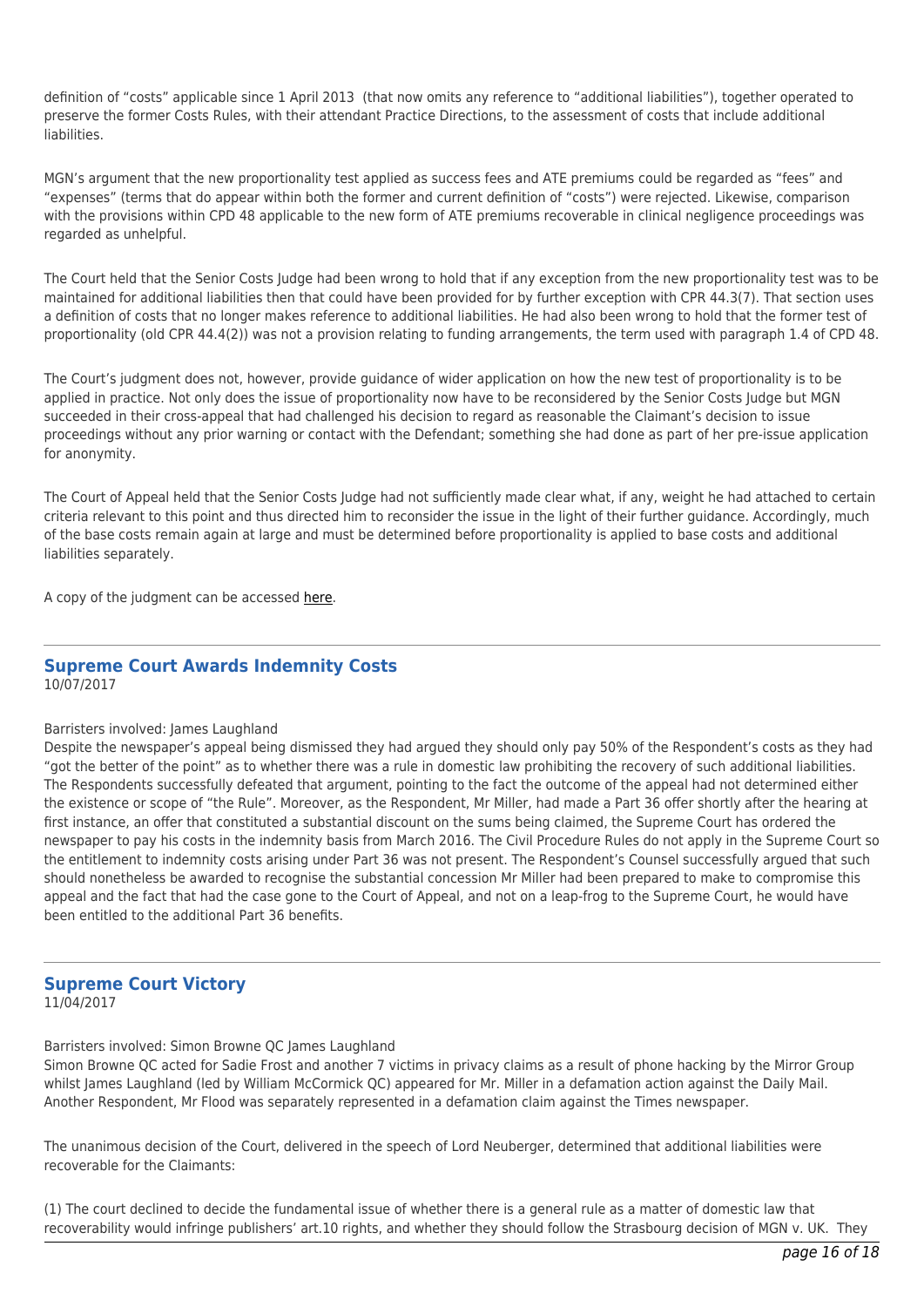say that the UK Government is the most affected party, and they were not present, so they will not decide that issue. The SC proceeded on the assumption that it was applicable.

(2) The court decided in favour of Flood and Miller on the basis that they have A1P1 rights in their CFA/ATE, that somebody's Convention rights would be infringed whatever the outcome, so it was solved by finding the just and appropriate remedy. They held that the A1P1 rights were stronger than the Art 10 rights in these cases, so the costs orders would be upheld.

(3) The court did not expressly decide the Frost cases on that basis, noting that the A1P1 rights were weaker as the CFAs were entered later but they decided it on the broader basis that the general rule (on the assumption it exists) is of no application in cases involving illegality such as found here.

The full speech is found in [2017] UKSC 33 under the title of Times Newspapers Ltd. (Appellant) v Flood (Respondent); Miller (Respondent) v Associated Newspapers Ltd (Appellant); Frost and Other (respondents) v MGN Ltd (Appellant)

#### **Supreme Court hears Newspaper Article 10 challenge to the payment of Additional Liabilities** 25/01/2017

Barristers involved: Simon Browne QC James Laughland The newspapers argue that the payment of such additional liabilities amounts to a breach of their Article 10 right to freedom of expression under the Human Rights Act.

#### **Court of Appeal considers whether, in a fraud case, one Claimant can be excluded from court whilst another Claimant gives their evidence** 14/07/2016

#### Barristers involved: James Laughland

The Court of Appeal held that there was no absolute rule entitling a party to be present in court throughout but did hold that the starting point if the issue arose was that a party is entitled to be present throughout the hearing of a civil trial. The Judge's decision in this case was held to have been wrong as she had failed to base her consideration upon that starting point, if at all. However, when considered as a whole the Court of Appeal was not satisfied that the exclusion of one Claimant had rendered the trial for both unfair and therefore dismissed that ground of appeal.

A separate issue was whether the Judge had been correct to make a finding of fraud in this case. The Court of Appeal found for the Claimants on this and set aside that aspect of the order. However, the Judge's decision that nonetheless the Claimants had failed to prove their case was maintained. In discussion of this aspect of the case the Court of Appeal considered the case of Hussain v Hussain & Aviva [2012] EWCA Civ 1367 and rejected the Claimants' proposition that Hussain establishes the parameters of appropriate inferences that can be drawn in a case where fraud is alleged, but there is no direct evidence connecting the parties alleged to be in a fraudulent conspiracy.

Click [here](http://tgchambers.com/wp-content/uploads/2016/07/Da-Costa-final-approved-14-7-16.pdf) for Judgment.

# **Part 36 indemnity costs prevail over "fixed costs"** 23/02/2016

#### Barristers involved: James Laughland

The Court of Appeal today gave judgment to resolve the tension between the provisions in Part 45 limiting low value personal injury RTA, EL & PL cases to fixed costs with the provisions in Part 36 providing for an order for indemnity costs where a Claimant obtains judgment better than the Claimant's own Part 36 offer. The Court of Appeal determined that in such circumstances fixed costs cease to limit the amount of recoverable costs allowable to the Claimant after expiry of the relevant period for acceptance of the Claimant's Part 36 offer. The judgment may be accessed here.

James Laughland acted for the Defendants in these two appeals.